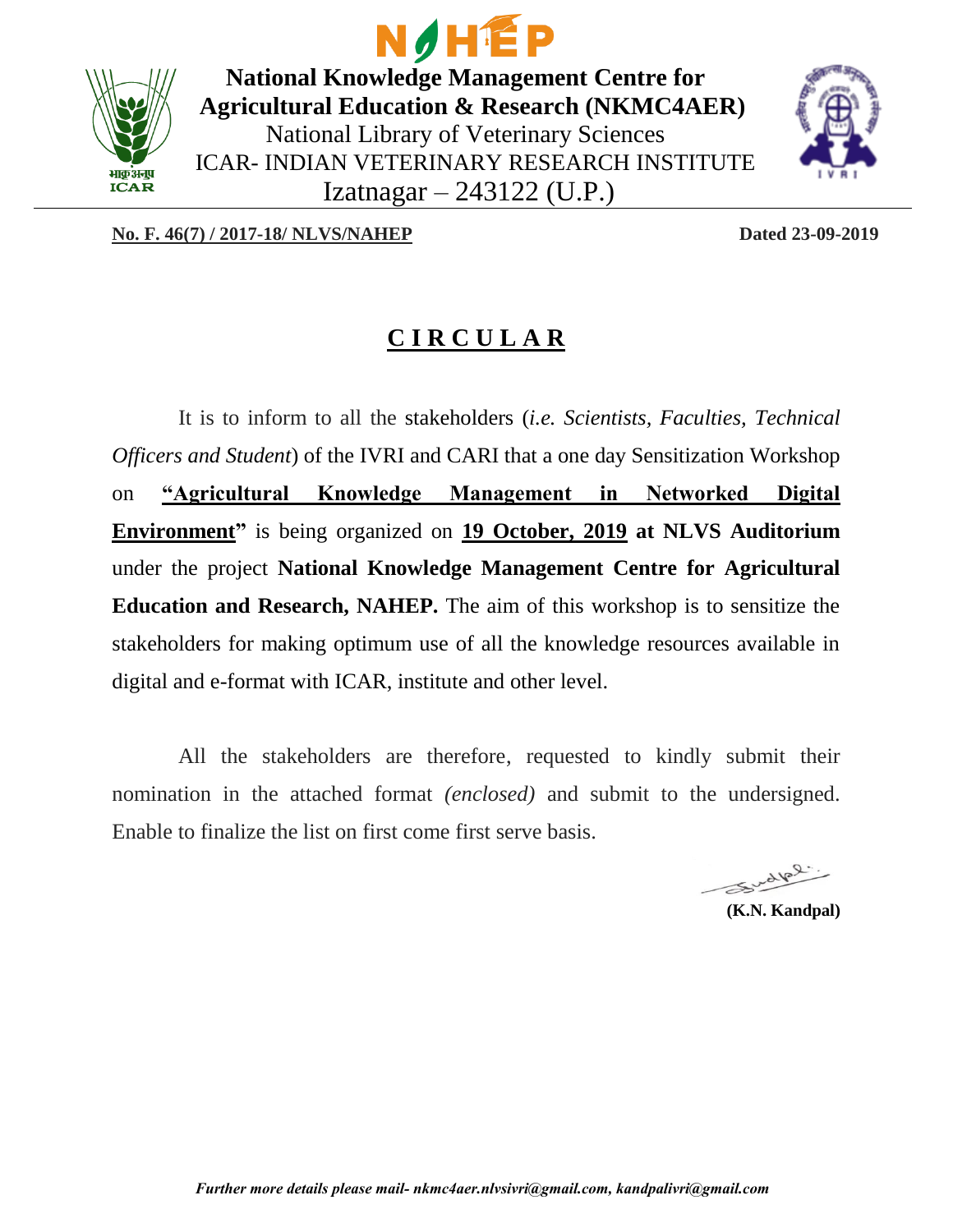



**National Knowledge Management Centre for Agricultural Education & Research (NKMC4AER)** National Library of Veterinary Sciences ICAR- INDIAN VETERINARY RESEARCH INSTITUTE Izatnagar – 243122 (U.P.)



**One day Sensitization Workshop**

*on*

**"Agricultural Knowledge Management in Networked Digital Environment" 19 October, 2019**

## **APPLICATION FORMAT**

| 1.         | <b>Full Name in block letter</b>                                | $\ddot{\cdot}$       |
|------------|-----------------------------------------------------------------|----------------------|
| 2.         | <b>Designation</b>                                              |                      |
| 3.         | <b>Gender (Male/Female)</b>                                     | $\ddot{\phantom{a}}$ |
| 4.         | Date of Birth                                                   |                      |
| 5.         | Category (Scientist, Student,<br><b>Technical Officer etc.)</b> | $\ddot{\phantom{a}}$ |
| 6.         | <b>Address of Division/</b><br><b>Section</b>                   |                      |
| 7.         | <b>Contact number</b>                                           | $\ddot{\cdot}$       |
| 8.         | <b>Email</b> id                                                 | $\ddot{\cdot}$       |
| 9.         | <b>Academic qualifications</b>                                  | $\ddot{\cdot}$       |
| <b>10.</b> | <b>Signature of applicant</b>                                   | $\ddot{\cdot}$       |
| 11.        | Date & Place                                                    |                      |

*\*\*\* Note: - Applicants are requested to submit their applications through proper channel.*

Forwarded by-

**(Signature & Seal)**